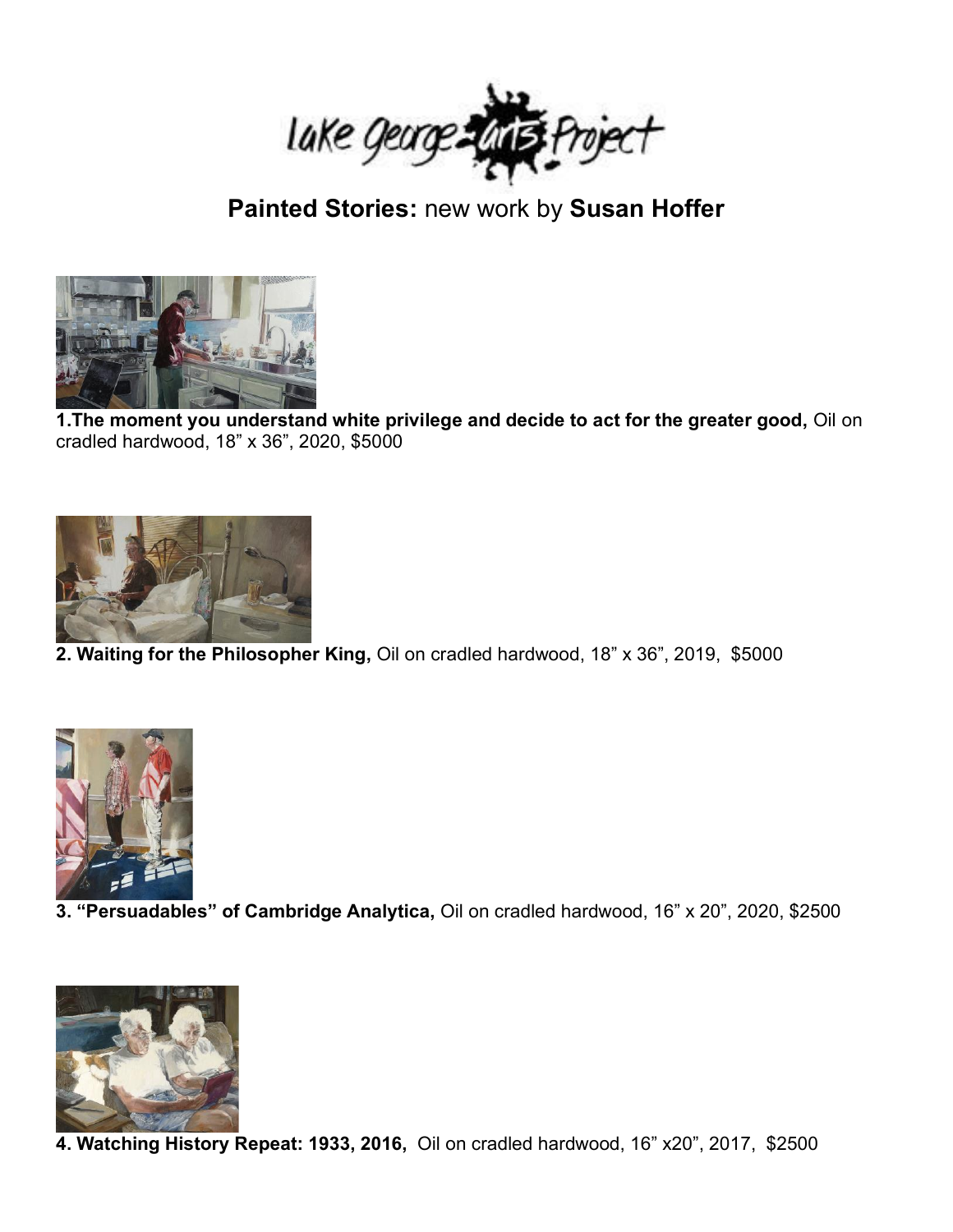

**5. From the Warsaw Ghetto to Lake Clear, NY: Never Again,** Oil on cradled hardwood, 16" x 20", 2020, \$2500



**6. Just vote—but not against your own interests,** Oil on cradled hardwood,16" x 20", 2018, \$2500



**7. The day we were sent home to stay home. March 13, 2020. Essex County, NY,** Oil on cradled hardwood, 36" x 48", 2020 \$12,500



**8. Saving the planet's biodiversity "one turtle at a time. Schroon Lake, NY,** Oil on cradled hardwood, 24" x 36", 2020, \$7500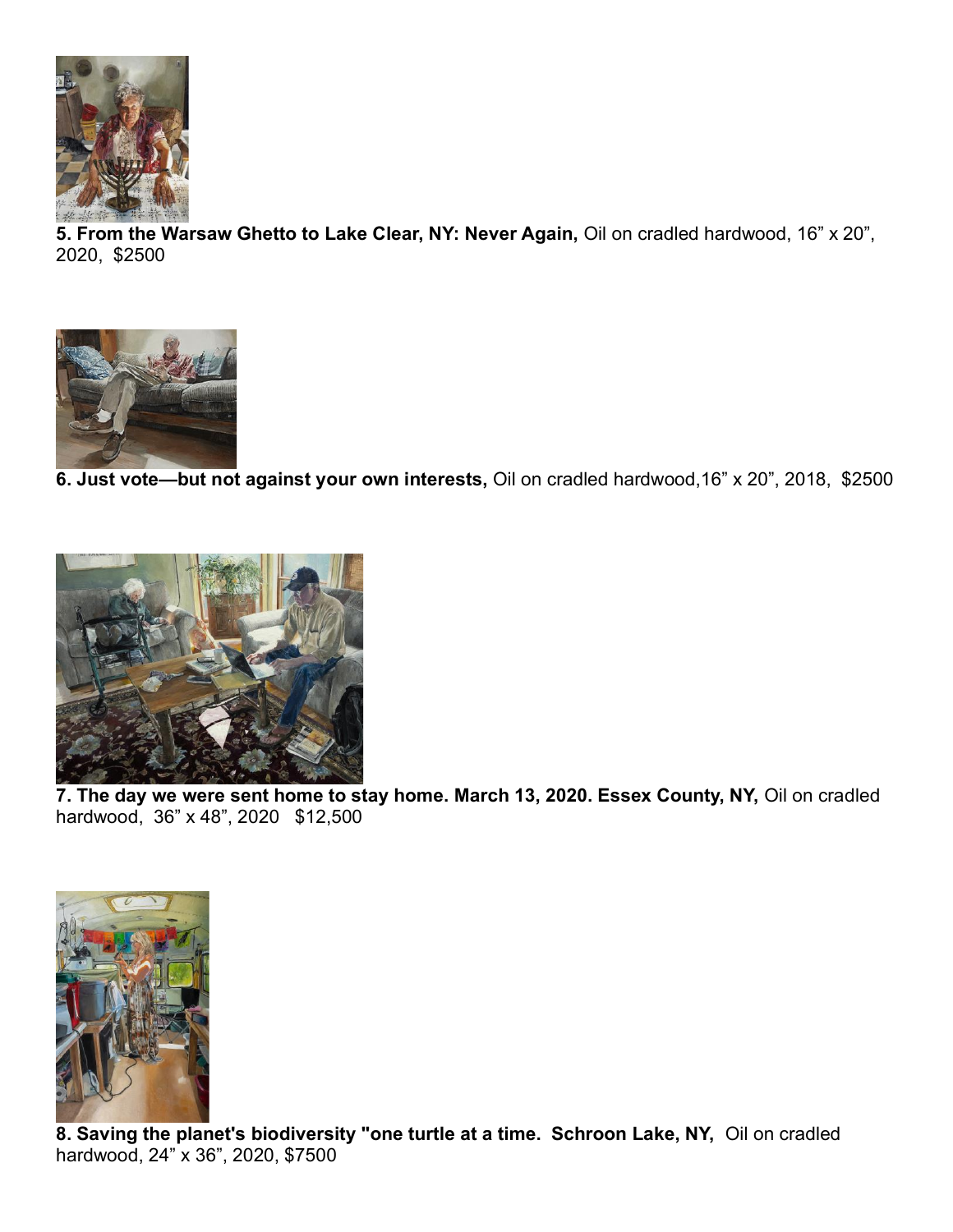

**9. It didn't have to be this bad. Friday, July 10, 2020—125,590 dead,** Oil on cradled hardwood, 18" x 36", 2020, \$5000



**10. Ending the Cycle,** Oil on cradled hardwood, 18" x 36", 2018, \$5000



**11. An Independent Woman is Nothing to Fear,** Oil on cradled hardwood, 16" x 20", 2018, \$2500



**12. Watching Human Rights Silently Legislated Away,** Oil on cradled hardwood, 16" x 20", 2017, \$2500



**13. 6 Things You Need to Know This Morning,** Oil on cradled hardwood, 18" x 36", 2017, \$5000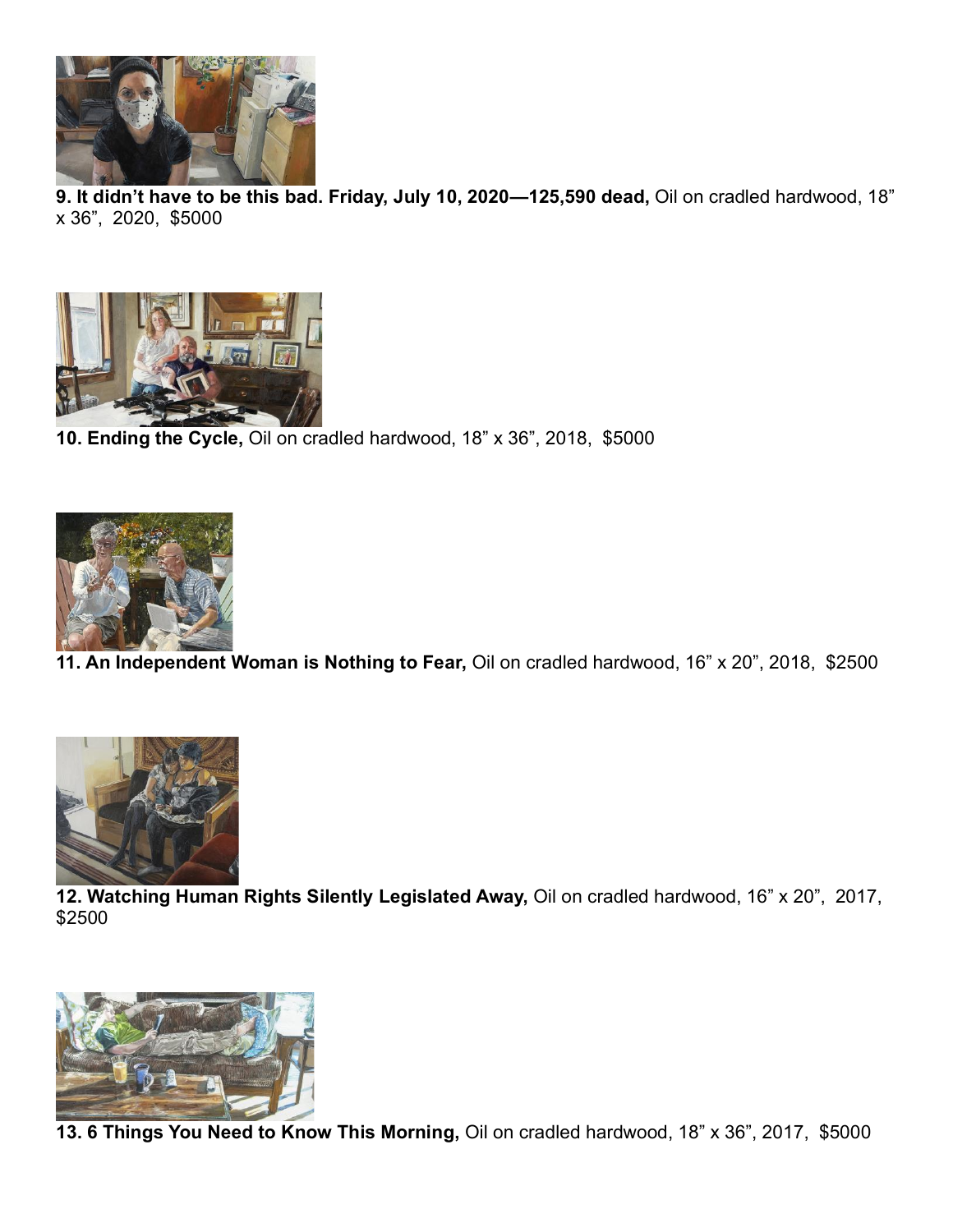

**14. Fact-Checking,** Oil on cradled hardwood, 16" x 20", 2018, \$2500



**15. Connecting to the Protest,** Oil on cradled hardwood, 16" x 20", 2018, \$2500



**16. Podcast Meditation,** Oil on cradled hardwood, 16" x 20", 2017, \$2500



**17. Open your eyes and you will see us: Proud of my Latinx roots,** Oil on cradled hardwood, 24" x 36", 2019, \$7500



**18. Watching the healthcare debate: No pre-existing conditions allowed,** Oil on cradled hardwood, 24" x 36", 2018, \$7500